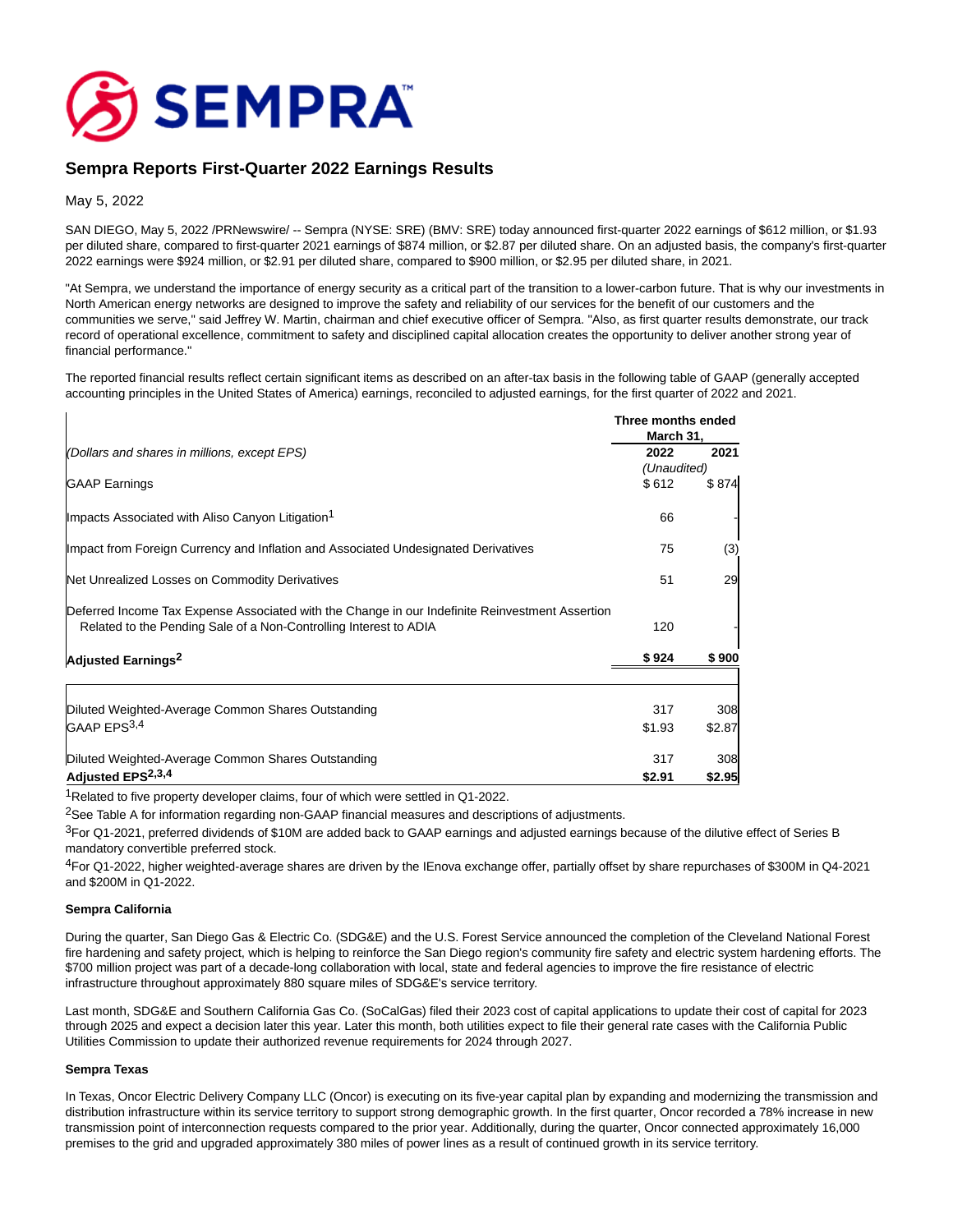In 2021, the Public Utility Commission of Texas (PUCT) approved a request to extend Oncor's rate case filing deadline to June of 2022. Oncor plans to file its rate case with the PUCT later this month.

#### **Sempra Infrastructure**

Sempra Infrastructure is working to expand its North American infrastructure network through the development of its liquefied natural gas (LNG) portfolio that is uniquely positioned to serve customers in both the Pacific and Atlantic markets. The company also is continuing to support growing integration of North American energy markets through its U.S.-Mexico cross-border infrastructure business.

To support its growth, the company took steps to advance the development of its Cameron LNG Phase 2 expansion project with its partners at the Cameron LNG joint venture. These include a non-binding Heads of Agreement, which provides the commercial framework for the expansion of the facility by adding a fourth LNG train and also increasing the production capacity of the existing three trains through debottlenecking activities. Furthermore, the company and Cameron LNG entered into a project development agreement, which provides for the management and funding of the ongoing development work that is necessary to prepare for a final investment decision. Concurrent with these activities, Cameron LNG is also conducting a competitive Front-End Engineering Design process. This development work is targeted to be completed in the summer of 2023 and the company expects to be in a position to make a final investment decision thereafter.

In March, the company announced a non-binding memorandum of understanding (MOU) with TotalEnergies for the company's Vista Pacífico LNG project under development in Mexico. The referenced MOU for the Vista Pacífico project contemplates TotalEnergies contracting for approximately one-third of the long-term export production, as well as TotalEnergies' participation as a minority equity investor in the project.

Sempra expects to close the sale of a non-controlling 10% interest in Sempra Infrastructure Partners to a subsidiary of Abu Dhabi Investment Authority (ADIA) for \$1.785 billion in cash in the second quarter, subject to customary closing adjustments and conditions. Upon closing, Sempra will own a 70% controlling interest in Sempra Infrastructure Partners.

#### **Sustainable Business Practices**

Sempra's focus on sustainability is central to its corporate strategy with an unwavering focus on safety, resilience, energy security and climate security. Sempra's newly published 2021 Corporate Sustainability Report highlights the company's commitment to sustainable business practices, including its proactive management of environmental, social and governance risks and opportunities across its three growth platforms. These practices include aligning the company's portfolio with long-term macroeconomic, market and policy trends, strengthening operational excellence by enhancing safety, climate resilience and affordability, and capturing new investments in infrastructure that support increasingly diversified and cleaner forms of energy.

#### **Earnings Guidance**

Sempra is updating its full-year 2022 GAAP earnings per common share (EPS) guidance range to \$7.11 to \$7.71, affirming its full-year 2022 adjusted EPS guidance range of \$8.10 to \$8.70, and affirming its full-year 2023 EPS guidance range of \$8.60 to \$9.20.

#### **Non-GAAP Financial Measures**

Non-GAAP financial measures include Sempra's adjusted earnings, adjusted EPS and adjusted EPS guidance range. See Table A for additional information regarding these non-GAAP financial measures.

#### **Internet Broadcast**

Sempra will broadcast a live discussion of its earnings results over the Internet today at 12 p.m. ET with senior management of the company. Access is available by logging onto the company's website, sempra.com. For those unable to log on to the live webcast, the teleconference will be available on replay a few hours after its conclusion by dialing (888) 203-1112 and entering passcode 3600295.

#### **About Sempra**

Sempra's mission is to be North America's premier energy infrastructure company. The Sempra family of companies have 20,000 talented employees who deliver energy with purpose to nearly 40 million consumers. With more than \$72 billion in total assets at the end of 2021, the San Diego-based company is the owner of one of the largest energy networks in North America helping some of the world's leading economies move to cleaner sources of energy. The company is helping to advance the global energy transition through electrification and decarbonization in the markets it serves, including California, Texas, Mexico and the LNG export market. Sempra is consistently recognized as a leader in sustainable business practices and for its long-standing commitment to building a high-performing culture focused on safety, workforce development and training, and diversity and inclusion. Sempra is the only North American utility sector company included on the Dow Jones Sustainability World Index and was also named one of the "World's Most Admired Companies" for 2022 by Fortune Magazine. For additional information about Sempra, please visit Sempra's website at sempra.com and on Twitter @Sempra.

This press release contains statements that constitute forward-looking statements within the meaning of the Private Securities Litigation Reform Act of 1995. Forward-looking statements are based on assumptions with respect to the future, involve risks and uncertainties, and are not guarantees. Future results may differ materially from those expressed in any forward-looking statements. These forward-looking statements represent our estimates and assumptions only as of the date of this press release. We assume no obligation to update or revise any forward-looking statement as a result of new information, future events or other factors.

In this press release, forward-looking statements can be identified by words such as "believes," "expects," "intends," "anticipates," "plans," "estimates," "projects," "forecasts," "should," "could," "would," "will," "confident," "may," "can," "potential," "possible," "proposed," "in process," "under construction," "in development," "opportunity," "target," "outlook," "maintain," "continue," "goal," "aim," "commit," or similar expressions, or when we discuss our guidance, priorities, strategy, goals, vision, mission, opportunities, projections, intentions or expectations.

Factors, among others, that could cause actual results and events to differ materially from those described in any forward-looking statements include risks and uncertainties relating to: California wildfires, including the risks that we may be found liable for damages regardless of fault and that we may not be able to recover all or a substantial portion of costs from insurance, the wildfire fund established by California Assembly Bill 1054, in rates from customers or a combination thereof; decisions, investigations, regulations, issuances or revocations of permits and other authorizations, renewals of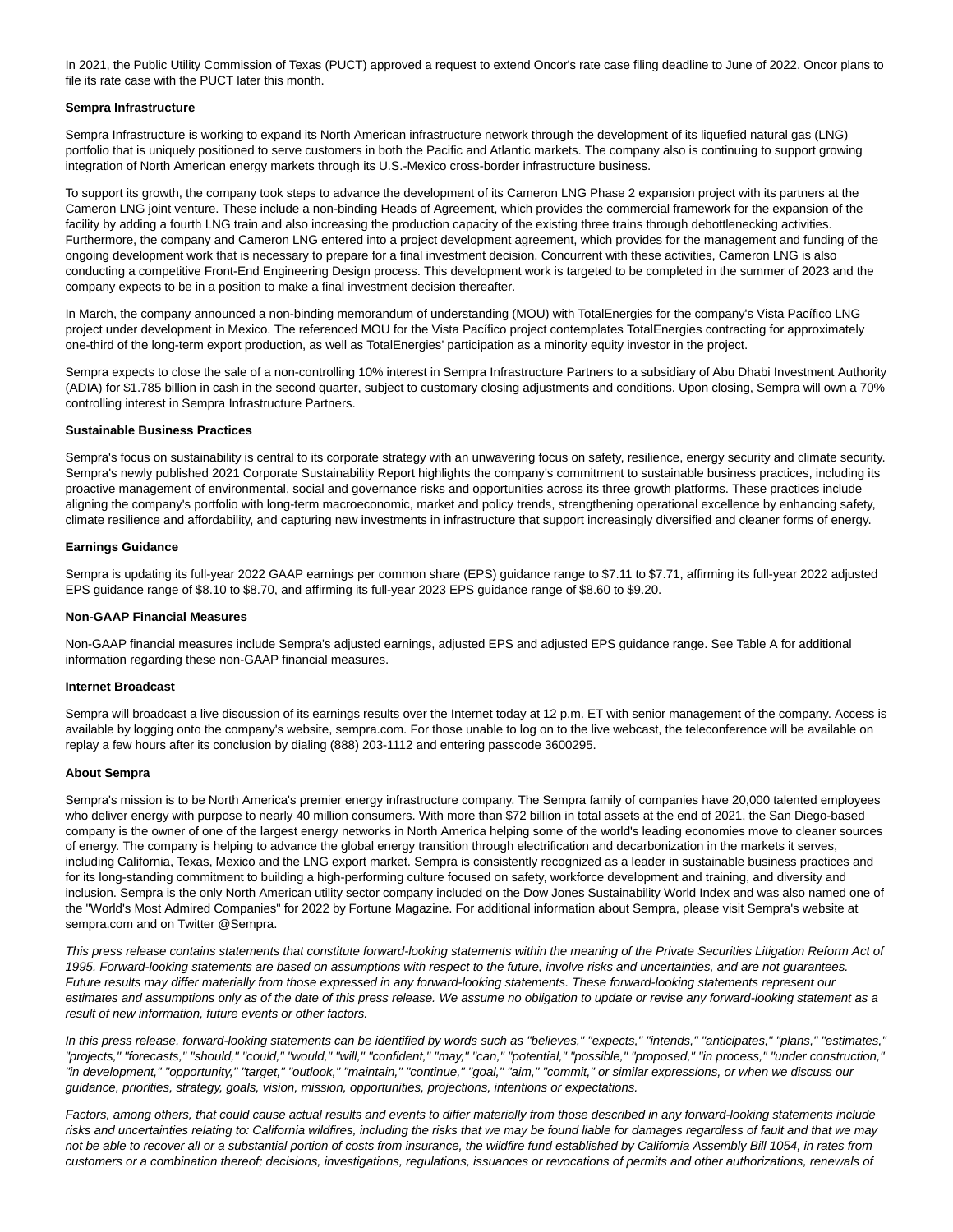franchises, and other actions by (i) the California Public Utilities Commission (CPUC), Comisión Reguladora de Energía, U.S. Department of Energy, U.S. Federal Energy Regulatory Commission, Public Utility Commission of Texas, and other regulatory and governmental bodies and (ii) states, counties, cities and other jurisdictions in the U.S., Mexico and other countries in which we do business; the success of business development efforts, construction projects and acquisitions and divestitures, including risks in (i) the ability to make a final investment decision, (ii) completing construction projects or other transactions on schedule and budget, (iii) the ability to realize anticipated benefits from any of these efforts if completed, and (iv) obtaining the consent or approval of partners or other third parties, including governmental entities and regulatory bodies; the resolution of civil and criminal litigation, regulatory inquiries, investigations and proceedings, arbitrations, and property disputes, including those related to the natural gas leak at Southern California Gas Company's (SoCalGas) Aliso Canyon natural gas storage facility; changes to laws, including changes to certain of Mexico's laws and rules that impact energy supplier permitting, energy contract rates, the electricity industry generally and the ability to import, export, transport and store hydrocarbons; cybersecurity threats, including by state and state-sponsored actors, to the energy grid, storage and pipeline infrastructure, information and systems used to operate our businesses, and confidentiality of our proprietary information and personal information of our customers and employees, including ransomware attacks on our systems and the systems of third-party vendors and other parties with which we conduct business, all of which have become more pronounced due to recent geopolitical events and other uncertainties, such as the war in Ukraine; failure of foreign governments and state-owned entities to honor their contracts and commitments; actions by credit rating agencies to downgrade our credit ratings or to place those ratings on negative outlook and our ability to borrow on favorable terms and meet our debt service obligations; the impact of energy and climate policies, legislation, rulemaking and disclosures, as well as related goals set, and actions taken by companies in our industry, including actions to reduce or eliminate reliance on natural gas generally and any deterioration of or increased uncertainty in the political or regulatory environment for California natural gas distribution companies and the risk of nonrecovery for stranded assets; the pace of the development and adoption of new technologies in the energy sector, including those designed to support governmental and private party energy and climate goals, and our ability to timely and economically incorporate them into our business; weather, natural disasters, pandemics, accidents, equipment failures, explosions, acts of terrorism, information system outages or other events that disrupt our operations, damage our facilities and systems, cause the release of harmful materials, cause fires or subject us to liability for property damage or personal injuries, fines and penalties, some of which may not be covered by insurance, may be disputed by insurers or may otherwise not be recoverable through regulatory mechanisms or may impact our ability to obtain satisfactory levels of affordable insurance; the availability of electric power and natural gas and natural gas storage capacity, including disruptions caused by failures in the transmission grid or limitations on the withdrawal of natural gas from storage facilities; the impact of the COVID-19 pandemic, including potential vaccination mandates, on capital projects, regulatory approvals and the execution of our operations; the impact at San Diego Gas & Electric Company (SDG&E) on competitive customer rates and reliability due to the growth in distributed and local power generation, including from departing retail load resulting from customers transferring to Community Choice Aggregation and Direct Access, and the risk of nonrecovery for stranded assets and contractual obligations; Oncor Electric Delivery Company LLC's (Oncor) ability to eliminate or reduce its quarterly dividends due to regulatory and governance requirements and commitments, including by actions of Oncor's independent directors or a minority member director; volatility in foreign currency exchange, inflation and interest rates and commodity prices, including inflationary pressures in the U.S., and our ability to effectively hedge these risks and with respect to inflation and interest rates, the impact on SDG&E's and SoCalGas' cost of capital and the affordability of customer rates; changes in tax and trade policies, laws and regulations, including tariffs, revisions to international trade agreements and sanctions, such as those that have been imposed and that may be imposed in the future in connection with the war in Ukraine, which may increase our costs, reduce our competitiveness, impact our ability to do business with certain current or potential counterparties, or impair our ability to resolve trade disputes; and other uncertainties, some of which may be difficult to predict and are beyond our control.

These risks and uncertainties are further discussed in the reports that Sempra has filed with the U.S. Securities and Exchange Commission (SEC). These reports are available through the EDGAR system free-of-charge on the SEC's website, sec.goy, and on Sempra's website[, sempra.com.](http://sempra.com/) Investors should not rely unduly on any forward-looking statements.

Sempra Infrastructure, Sempra Texas, Sempra Mexico, Sempra Texas Utilities, Oncor and Infraestructura Energética Nova, S.A.P.I. de C.V. (IEnova) are not the same companies as the California utilities, SDG&E or SoCalGas, and Sempra Infrastructure, Sempra Texas, Sempra Mexico, Sempra Texas Utilities, Oncor and IEnova are not regulated by the CPUC.

None of the website references in this press release are active hyperlinks, and the information contained on, or that can be accessed through, any such website is not, and shall not be deemed to be, part of this document.

#### **SEMPRA ENERGY Table A**

# **CONDENSED CONSOLIDATED STATEMENTS OF OPERATIONS**

(Dollars in millions, except per share amounts; shares in thousands)

|                                                | Three months ended March 31, |         |  |  |  |
|------------------------------------------------|------------------------------|---------|--|--|--|
|                                                | 2022<br>2021                 |         |  |  |  |
|                                                | (unaudited)                  |         |  |  |  |
| <b>REVENUES</b>                                |                              |         |  |  |  |
| Utilities:                                     |                              |         |  |  |  |
| Natural gas                                    | \$<br>$2,320$ \$             | 1,777   |  |  |  |
| Electric                                       | 1,117                        | 1,068   |  |  |  |
| Energy-related businesses                      | 383                          | 414     |  |  |  |
| Total revenues                                 | 3,820                        | 3,259   |  |  |  |
| EXPENSES AND OTHER INCOME                      |                              |         |  |  |  |
| Utilities:                                     |                              |         |  |  |  |
| Cost of natural gas                            | (802)                        | (349)   |  |  |  |
| Cost of electric fuel and purchased power      | (205)                        | (232)   |  |  |  |
| Energy-related businesses cost of sales        | (135)                        | (109)   |  |  |  |
| Operation and maintenance                      | (1,086)                      | (1,001) |  |  |  |
| Aliso Canyon litigation and regulatory matters | (92)                         |         |  |  |  |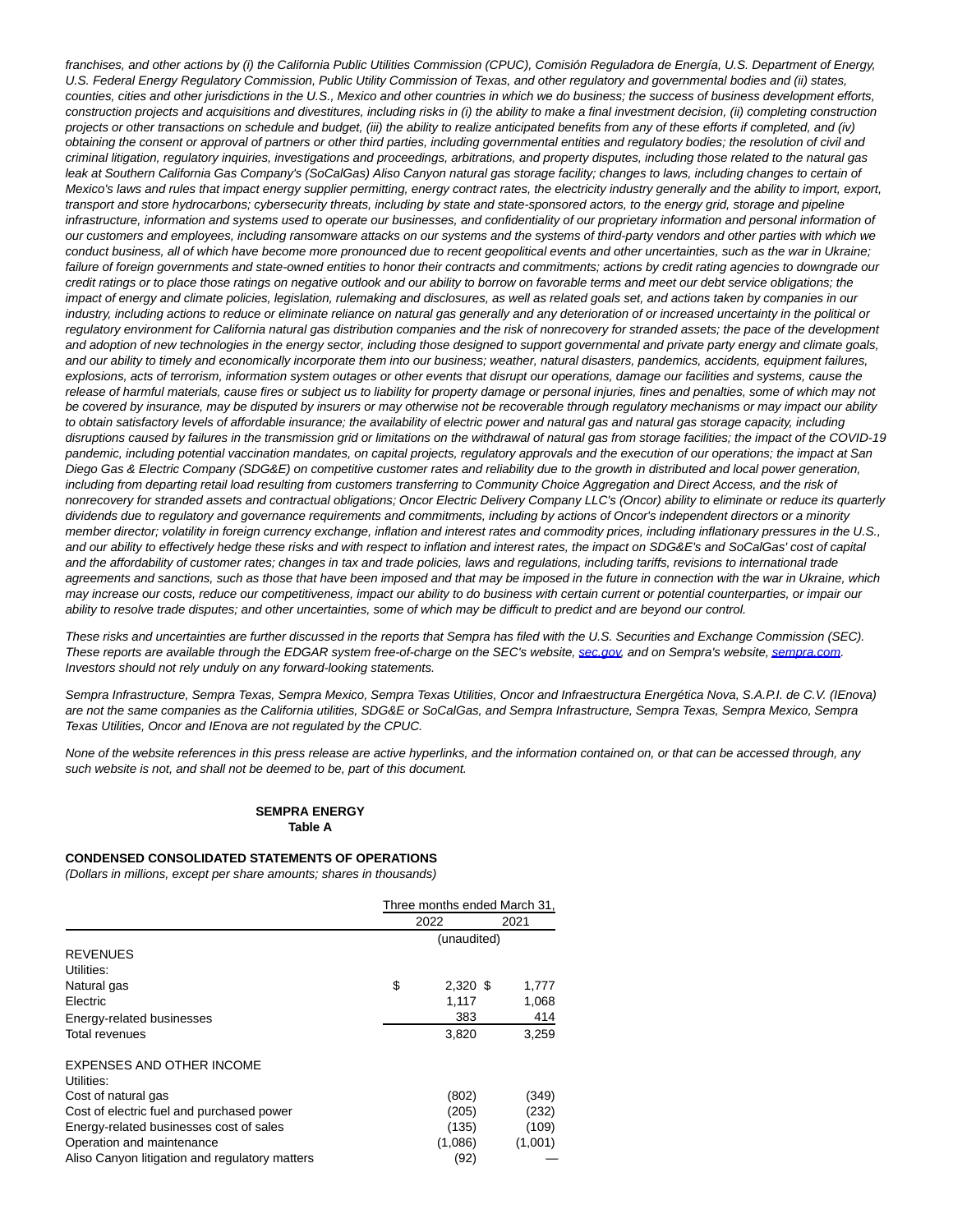| Depreciation and amortization                     | (493)           | (442)   |
|---------------------------------------------------|-----------------|---------|
| Franchise fees and other taxes                    | (162)           | (153)   |
| Other income, net                                 | 38              | 35      |
| Interest income                                   | 25              | 19      |
| Interest expense                                  | 243)            | (259)   |
| Income before income taxes and equity earnings    | 665             | 768     |
| Income tax expense                                | (334)           | (158)   |
| Equity earnings                                   | 326             | 318     |
| Net income                                        | 657             | 928     |
| Earnings attributable to noncontrolling interests | (34)            | (33)    |
| Preferred dividends                               | (11)            | (21)    |
| Earnings attributable to common shares            | \$<br>612 \$    | 874     |
| Basic earnings per common share (EPS):            |                 |         |
| Earnings                                          | \$<br>$1.93$ \$ | 2.91    |
| Weighted-average common shares outstanding        | 316,353         | 300,905 |
| Diluted EPS:                                      |                 |         |
| Earnings                                          | \$<br>$1.93$ \$ | 2.87    |
| Weighted-average common shares outstanding        | 317,434         | 308,458 |

## **SEMPRA ENERGY Table A (Continued)**

RECONCILIATION OF SEMPRA ADJUSTED EARNINGS TO SEMPRA GAAP EARNINGS (Unaudited)

Sempra Adjusted Earnings and Adjusted EPS exclude items (after the effects of income taxes and, if applicable, noncontrolling interests (NCI)) in 2022 and 2021 as follows:

Three months ended March 31, 2022:

- \$(66) million from impacts associated with Aliso Canyon natural gas storage facility litigation related to five property developer claims, four of which were settled, at Southern California Gas Company (SoCalGas)
- \$(75) million impact from foreign currency and inflation and associated undesignated derivatives
- \$(51) million net unrealized losses on commodity derivatives
- \$(120) million deferred income tax expense associated with the change in our indefinite reinvestment assertion as a result of progress in obtaining regulatory approvals necessary to close the pending sale of NCI to Abu Dhabi Investment Authority (ADIA), which remains subject to the satisfaction of closing conditions

Three months ended March 31, 2021:

- \$3 million impact from foreign currency and inflation and associated undesignated derivatives
- \$(29) million net unrealized losses on commodity derivatives

Sempra Adjusted Earnings and Adjusted EPS are non-GAAP financial measures (GAAP represents generally accepted accounting principles in the United States of America). These non-GAAP financial measures exclude significant items that are generally not related to our ongoing business activities and/or are infrequent in nature. These non-GAAP financial measures also exclude the impact from foreign currency and inflation effects and associated undesignated derivatives and unrealized gains and losses on commodity derivatives, which we expect to occur in future periods, and which can vary significantly from one period to the next. Exclusion of these items is useful to management and investors because it provides a meaningful comparison of the performance of Sempra's business operations to prior and future periods. Non-GAAP financial measures are supplementary information that should be considered in addition to, but not as a substitute for, the information prepared in accordance with GAAP. The table below reconciles for historical periods these non-GAAP financial measures to Sempra GAAP Earnings and GAAP EPS, which we consider to be the most directly comparable financial measures calculated in accordance with GAAP.

## **SEMPRA ENERGY Table A (Continued)**

#### **RECONCILIATION OF ADJUSTED EARNINGS TO GAAP EARNINGS**

(Dollars in millions, except per share amounts; shares in thousands)

|                                                 |        |    | Income tax |      |                                   |      |                 |            |                                   |          |
|-------------------------------------------------|--------|----|------------|------|-----------------------------------|------|-----------------|------------|-----------------------------------|----------|
|                                                 | Pretax |    | (benefit)  |      | Non-controlling                   |      | Pretax          |            | Income tax Non-controlling        |          |
|                                                 | amount |    | expense(1) |      | interests                         |      | Earnings amount | benefit(1) | interests                         | Earnings |
|                                                 |        |    |            |      | Three months ended March 31, 2022 |      |                 |            | Three months ended March 31, 2021 |          |
| Sempra GAAP Earnings                            |        |    |            |      |                                   | 612  |                 |            |                                   | 874      |
| Excluded items:                                 |        |    |            |      |                                   |      |                 |            |                                   |          |
| Impacts associated with Aliso Canyon litigation |        | 92 |            | (26) |                                   | 66 S |                 | $-$ \$     |                                   |          |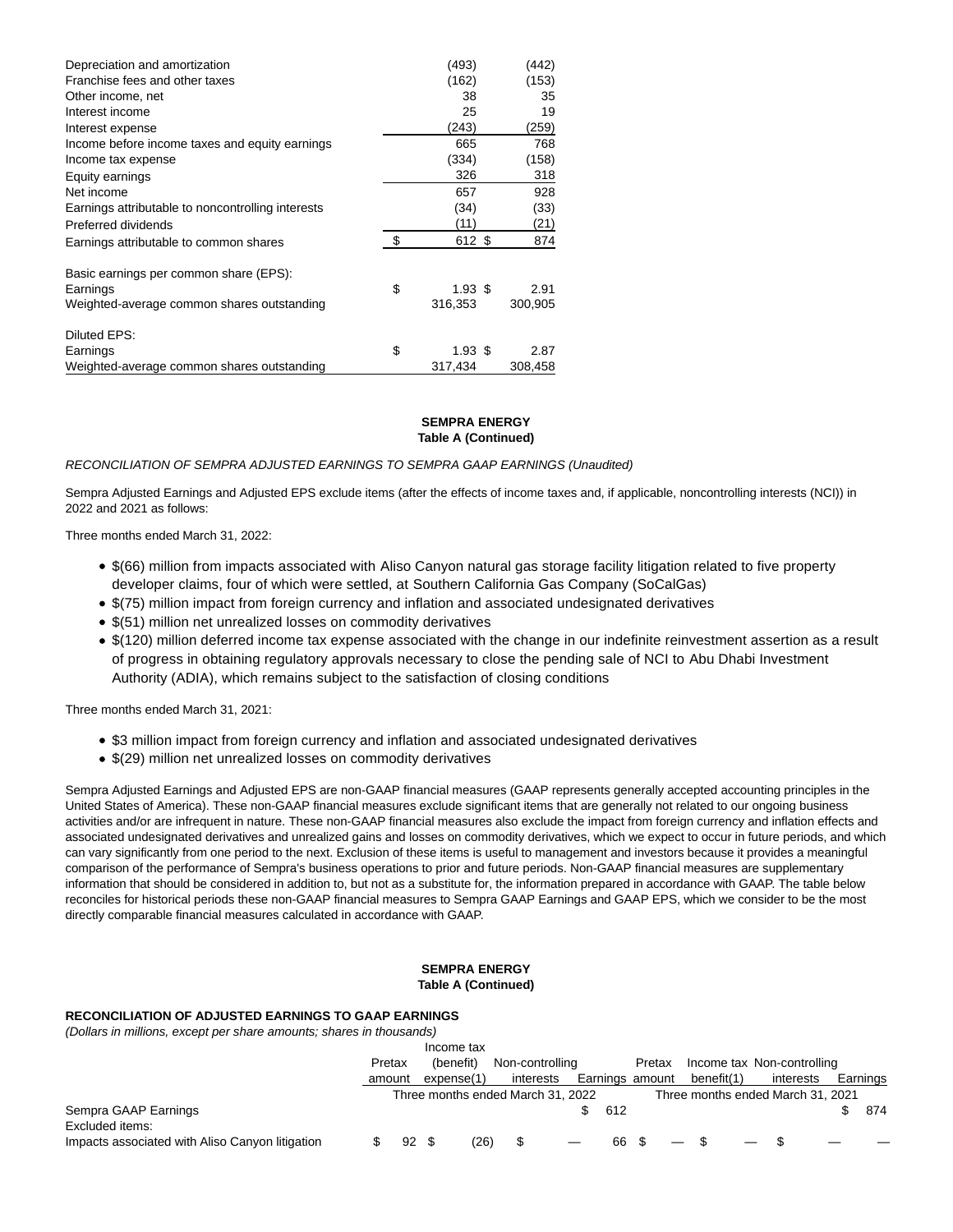| Impact from foreign currency and inflation and<br>associated                                      |    |      |      |         |    |      |         |     |
|---------------------------------------------------------------------------------------------------|----|------|------|---------|----|------|---------|-----|
| undesignated derivatives                                                                          | 25 | 70   | (20) | 75      | 30 | (42) | 9       | (3) |
| Net unrealized losses on commodity derivatives<br>Deferred income tax expense associated with the | 88 | (20) | (17) | 51      | 46 | (13) | (4)     | 29  |
| change in our indefinite reinvestment assertion                                                   |    |      |      |         |    |      |         |     |
| related to the pending sale of NCI to ADIA                                                        |    | 120  |      | 120     |    |      |         |     |
| Sempra Adjusted Earnings                                                                          |    |      |      | \$924   |    |      |         | 900 |
| Diluted EPS:                                                                                      |    |      |      |         |    |      |         |     |
| Sempra GAAP Earnings                                                                              |    |      | \$   | 612     |    |      | \$      | 874 |
| Add back dividends for dilutive series B preferred<br>stock                                       |    |      |      |         |    |      |         | 10  |
| Sempra GAAP Earnings for GAAP EPS<br>Weighted-average common shares outstanding,                  |    |      |      | 612     |    |      |         | 884 |
| diluted                                                                                           |    |      |      | 317,434 |    |      | 308,458 |     |
| Sempra GAAP EPS                                                                                   |    |      |      | \$ 1.93 |    |      | \$ 2.87 |     |
| Sempra Adjusted Earnings                                                                          |    |      | \$   | 924     |    |      | \$      | 900 |
| Add back dividends for dilutive series B preferred                                                |    |      |      |         |    |      |         |     |
| stock                                                                                             |    |      |      |         |    |      |         | 10  |
| Sempra Adjusted Earnings for Adjusted EPS<br>Weighted-average common shares outstanding,          |    |      |      | 924     |    |      |         | 910 |
| diluted                                                                                           |    |      |      | 317,434 |    |      | 308,458 |     |
| Sempra Adjusted EPS                                                                               |    |      |      | \$2.91  |    |      | \$2.95  |     |

(1)Except for adjustments that are solely income tax, income taxes on pretax amounts were primarily calculated based on applicable statutory tax rates.

# **SEMPRA ENERGY Table A (Continued)**

RECONCILIATION OF SEMPRA 2022 ADJUSTED EPS GUIDANCE RANGE TO SEMPRA 2022 GAAP EPS GUIDANCE RANGE (Unaudited)

Sempra 2022 Adjusted EPS Guidance Range of \$8.10 to \$8.70 excludes items (after the effects of income taxes and, if applicable, noncontrolling interests) as follows:

- \$(66) million from impacts associated with Aliso Canyon natural gas storage facility litigation related to five property developer claims, four of which were settled in the three months ended March 31, 2022, at SoCalGas
- \$(75) million impact from foreign currency and inflation and associated undesignated derivatives for the three months ended March 31, 2022
- \$(51) million net unrealized losses on commodity derivatives for the three months ended March 31, 2022
- \$(120) million deferred income tax expense associated with the change in our indefinite reinvestment assertion as a result of progress in obtaining regulatory approvals necessary to close the pending sale of NCI to ADIA, which remains subject to the satisfaction of closing conditions

Sempra 2022 Adjusted EPS Guidance is a non-GAAP financial measure. This non-GAAP financial measure excludes significant items that are generally not related to our ongoing business activities and/or infrequent in nature. This non-GAAP financial measure also excludes the impact from foreign currency and inflation effects and associated undesignated derivatives and unrealized gains and losses on commodity derivatives, which we expect to occur in future periods, and which can vary significantly from one period to the next. Exclusion of these items is useful to management and investors because it provides a meaningful comparison of the performance of Sempra's business operations to prior and future periods. Sempra 2022 Adjusted EPS Guidance Range should not be considered an alternative to Sempra 2022 GAAP EPS Guidance Range. Non-GAAP financial measures are supplementary information that should be considered in addition to, but not as a substitute for, the information prepared in accordance with GAAP. The table below reconciles Sempra 2022 Adjusted EPS Guidance Range to Sempra 2022 GAAP EPS Guidance Range, which we consider to be the most directly comparable financial measure calculated in accordance with GAAP.

## **RECONCILIATION OF ADJUSTED EPS GUIDANCE RANGE TO GAAP EPS GUIDANCE RANGE**

|                                                                                    |                  | Full-Year<br>2022 |  |  |  |  |
|------------------------------------------------------------------------------------|------------------|-------------------|--|--|--|--|
| Sempra GAAP EPS Guidance Range                                                     | \$7.11 to \$7.71 |                   |  |  |  |  |
| Excluded items:                                                                    |                  |                   |  |  |  |  |
| Impacts associated with Aliso Canyon litigation                                    | 0.21             | 0.21              |  |  |  |  |
| Impact from foreign currency and inflation and associated undesignated derivatives | 0.24             | 0.24              |  |  |  |  |
| Net unrealized losses on commodity derivatives                                     | 0.16             | 0.16              |  |  |  |  |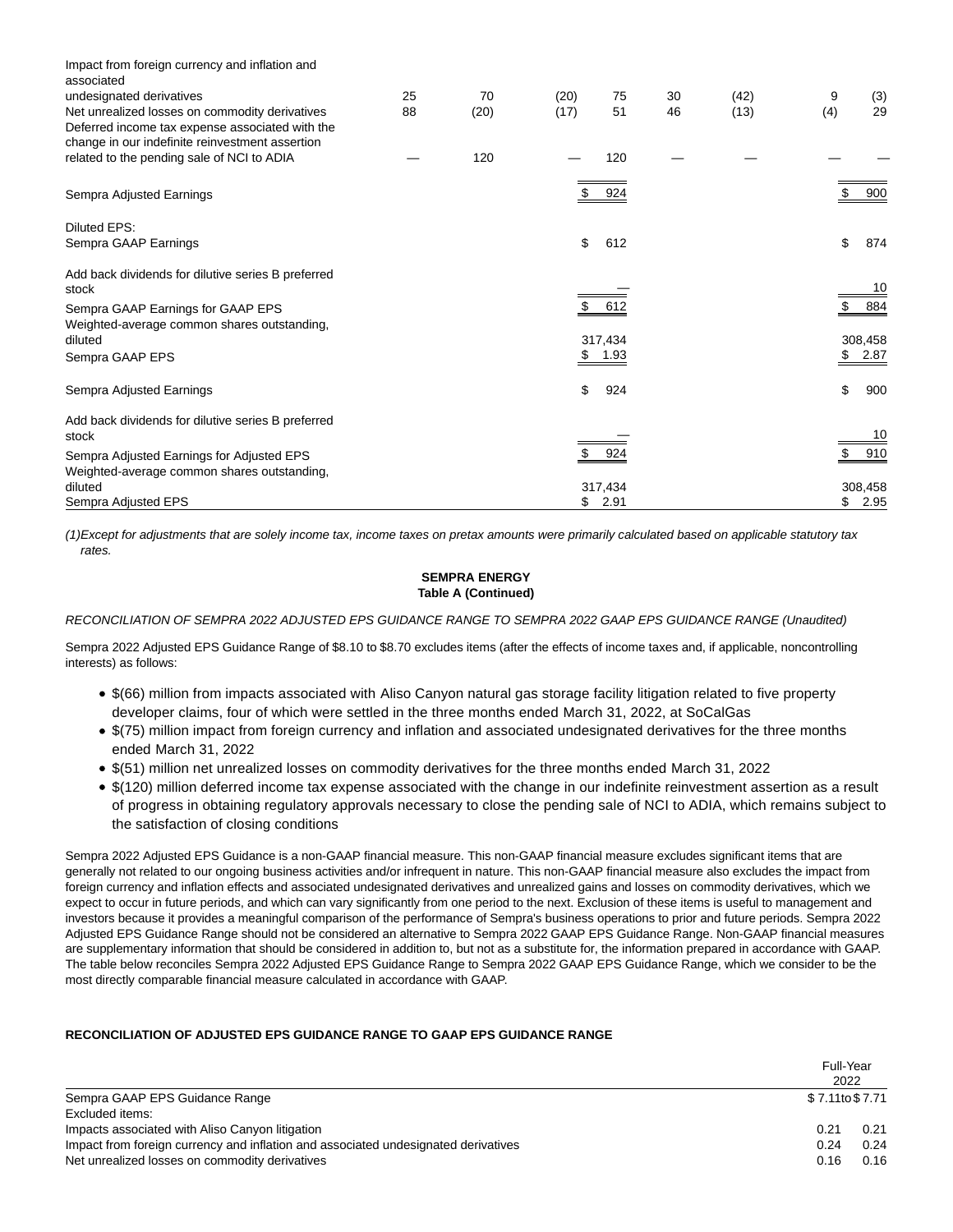## **SEMPRA ENERGY Table B**

# **CONDENSED CONSOLIDATED BALANCE SHEETS**

(Dollars in millions)

|                                                      | March 31, December 31,<br>$2021^{(1)}$<br>2022 |        |  |  |  |
|------------------------------------------------------|------------------------------------------------|--------|--|--|--|
|                                                      | (unaudited)                                    |        |  |  |  |
| <b>ASSETS</b>                                        |                                                |        |  |  |  |
| Current assets:                                      |                                                |        |  |  |  |
| Cash and cash equivalents                            | \$<br>2,519 \$                                 | 559    |  |  |  |
| Restricted cash                                      | 14                                             | 19     |  |  |  |
| Accounts receivable – trade, net                     | 1,857                                          | 2,071  |  |  |  |
| Accounts receivable – other, net                     | 338                                            | 398    |  |  |  |
| Due from unconsolidated affiliates                   | 671                                            | 23     |  |  |  |
| Income taxes receivable                              | 139                                            | 79     |  |  |  |
| Inventories                                          | 352                                            | 389    |  |  |  |
| Prepaid expenses                                     | 239                                            | 260    |  |  |  |
| Regulatory assets                                    | 127                                            | 271    |  |  |  |
| Greenhouse gas allowances                            | 98                                             | 97     |  |  |  |
| Other current assets                                 | 147                                            | 209    |  |  |  |
| <b>Total current assets</b>                          | 6,501                                          | 4,375  |  |  |  |
| Other assets:                                        |                                                |        |  |  |  |
| Restricted cash                                      | 3                                              | 3      |  |  |  |
| Due from unconsolidated affiliates                   |                                                | 637    |  |  |  |
| Regulatory assets                                    | 2,349                                          | 2,011  |  |  |  |
| Insurance receivable for Aliso Canyon costs          | 360                                            | 360    |  |  |  |
| Greenhouse gas allowances                            | 539                                            | 422    |  |  |  |
| Nuclear decommissioning trusts                       | 946                                            | 1,012  |  |  |  |
| Dedicated assets in support of certain benefit plans | 532                                            | 567    |  |  |  |
| Deferred income taxes                                | 148                                            | 151    |  |  |  |
| Right-of-use assets - operating leases               | 595                                            | 594    |  |  |  |
| Investment in Oncor Holdings                         | 13,116                                         | 12,947 |  |  |  |
| Other investments                                    | 1,674                                          | 1,525  |  |  |  |
| Goodwill                                             | 1,602                                          | 1,602  |  |  |  |
| Other intangible assets                              | 363                                            | 370    |  |  |  |
| Wildfire fund                                        | 324                                            | 331    |  |  |  |
| Other long-term assets                               | 1,268                                          | 1,244  |  |  |  |
| Total other assets                                   | 23,819                                         | 23,776 |  |  |  |
| Property, plant and equipment, net                   | 44,602                                         | 43,894 |  |  |  |
| Total assets                                         | \$<br>74,922 \$                                | 72,045 |  |  |  |

(1)Derived from audited financial statements.

# **SEMPRA ENERGY Table B (Continued)**

# **CONDENSED CONSOLIDATED BALANCE SHEETS**

(Dollars in millions)

|                                   |   | March 31,<br>2022 | December 31,<br>$2021^{(1)}$ |  |  |
|-----------------------------------|---|-------------------|------------------------------|--|--|
|                                   |   | (unaudited)       |                              |  |  |
| LIABILITIES AND EQUITY            |   |                   |                              |  |  |
| Current liabilities:              |   |                   |                              |  |  |
| Short-term debt                   | S | $2,181$ \$        | 3,471                        |  |  |
| Accounts payable - trade          |   | 1.375             | 1,671                        |  |  |
| Accounts payable - other          |   | 171               | 178                          |  |  |
| Dividends and interest payable    |   | 591               | 563                          |  |  |
| Accrued compensation and benefits |   | 312               | 479                          |  |  |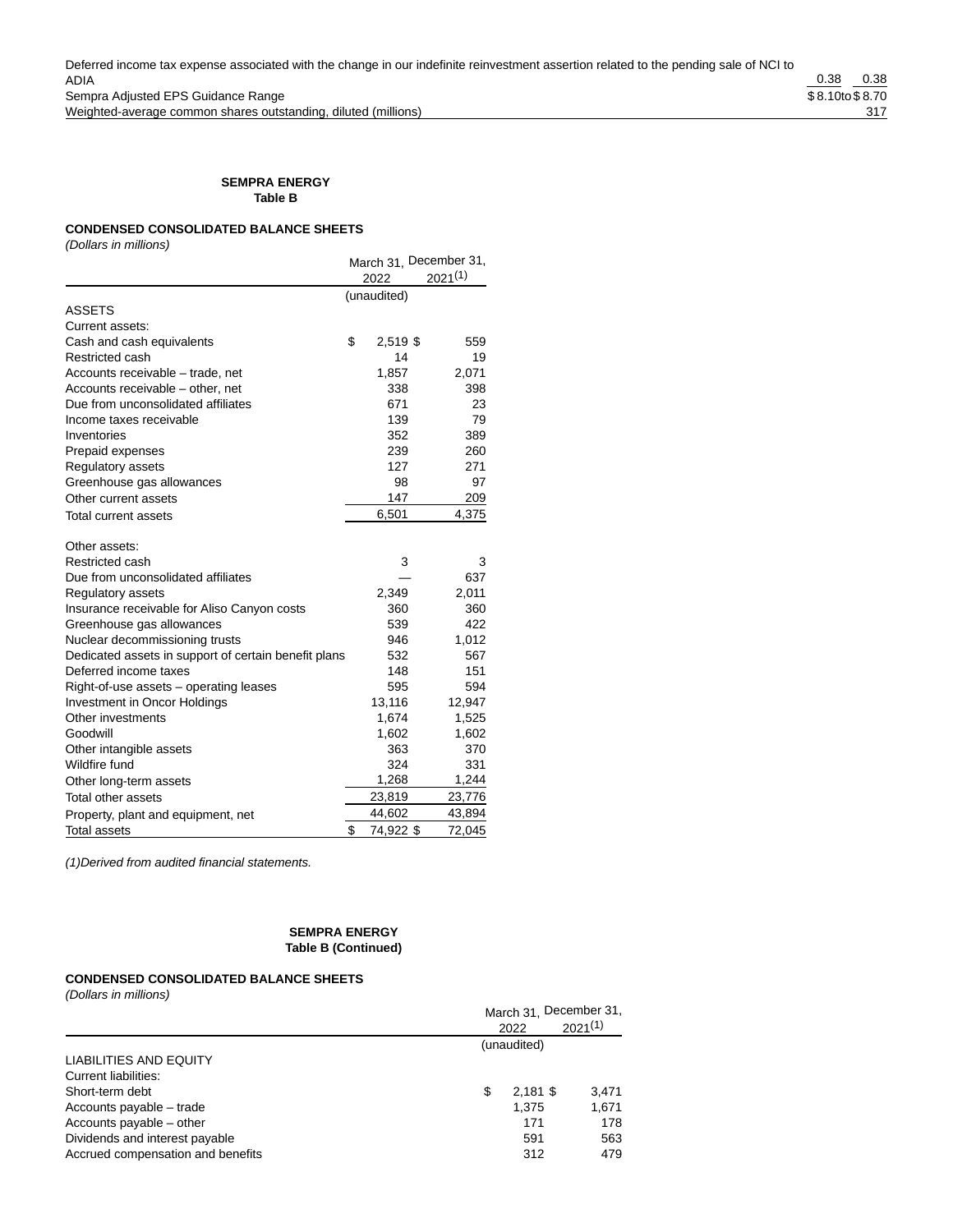| Regulatory liabilities                                                        | 704             | 359    |
|-------------------------------------------------------------------------------|-----------------|--------|
| Current portion of long-term debt and finance leases                          | 298             | 106    |
| Reserve for Aliso Canyon costs                                                | 2,052           | 1,980  |
| Greenhouse gas obligations                                                    | 98              | 97     |
| Other current liabilities                                                     | 1,218           | 1,131  |
| Total current liabilities                                                     | 9,000           | 10,035 |
| Long-term debt and finance leases                                             | 24,416          | 21,068 |
| Deferred credits and other liabilities:                                       |                 |        |
| Due to unconsolidated affiliates                                              | 309             | 287    |
| Regulatory liabilities                                                        | 3,360           | 3,402  |
| Greenhouse gas obligations                                                    | 290             | 225    |
| Pension and other postretirement benefit plan obligations, net of plan assets | 704             | 687    |
| Deferred income taxes                                                         | 3,948           | 3,477  |
| Asset retirement obligations                                                  | 3,417           | 3,375  |
| Deferred credits and other                                                    | 1,918           | 2,070  |
| Total deferred credits and other liabilities                                  | 13,946          | 13,523 |
| Equity:                                                                       |                 |        |
| Sempra Energy shareholders' equity                                            | 26,114          | 25,981 |
| Preferred stock of subsidiary                                                 | 20              | 20     |
| Other noncontrolling interests                                                | 1,426           | 1,418  |
| Total equity                                                                  | 27,560          | 27,419 |
| Total liabilities and equity                                                  | \$<br>74,922 \$ | 72,045 |

(1)Derived from audited financial statements.

# **SEMPRA ENERGY Table C**

# **CONDENSED CONSOLIDATED STATEMENTS OF CASH FLOWS**

(Dollars in millions)

|                                                                                  | Three months ended March 31, |             |    |                |
|----------------------------------------------------------------------------------|------------------------------|-------------|----|----------------|
|                                                                                  |                              | 2022        |    | 2021           |
|                                                                                  |                              | (unaudited) |    |                |
| CASH FLOWS FROM OPERATING ACTIVITIES                                             |                              |             |    |                |
| Net income                                                                       | \$                           | 657         | \$ | 928            |
| Adjustments to reconcile net income to net cash provided by operating activities |                              | 705         |    | 446            |
| Net change in working capital components                                         |                              | 326         |    | 84             |
| Insurance receivable for Aliso Canyon costs                                      |                              |             |    | 31             |
| Distributions from investments                                                   |                              | 204         |    | 208            |
| Changes in other noncurrent assets and liabilities, net                          |                              | (285)       |    | (195)          |
| Net cash provided by operating activities                                        |                              | 1,607       |    | 1,502          |
| CASH FLOWS FROM INVESTING ACTIVITIES                                             |                              |             |    |                |
| Expenditures for property, plant and equipment                                   |                              | (1, 204)    |    | (1, 181)       |
| Expenditures for investments and acquisitions                                    |                              | (85)        |    | (115)          |
| Purchases of nuclear decommissioning trust assets                                |                              | (242)       |    | (288)          |
| Proceeds from sales of nuclear decommissioning trust assets                      |                              | 242         |    | 288            |
| Advances to unconsolidated affiliates                                            |                              |             |    | (8)            |
| Distributions from investments                                                   |                              |             |    | 4              |
| Other                                                                            |                              | (1)         |    | (1)            |
| Net cash used in investing activities                                            |                              | (1,290)     |    | (1, 301)       |
| CASH FLOWS FROM FINANCING ACTIVITIES                                             |                              |             |    |                |
| Common dividends paid                                                            |                              | (349)       |    | (301)          |
| Preferred dividends paid                                                         |                              |             |    | (36)           |
| Issuances of common stock                                                        |                              | 3           |    |                |
| Repurchases of common stock                                                      |                              | (226)       |    | (37)           |
| Issuances of debt (maturities greater than 90 days)                              |                              | 4,023       |    | 102            |
| Payments on debt (maturities greater than 90 days) and finance leases            |                              | (1,048)     |    | (1,093)        |
| (Decrease) increase in short-term debt, net                                      |                              | (720)       |    | 932            |
| Advances from unconsolidated affiliates                                          |                              | 18          |    | 20             |
| Proceeds from sales of noncontrolling interests                                  |                              | 13          |    | $\overline{7}$ |
| Distributions to noncontrolling interests                                        |                              | (53)        |    |                |
| Contributions from noncontrolling interests                                      |                              | 6           |    |                |
| Other                                                                            |                              | (29)        |    | (1)            |
| Net cash provided by (used in) financing activities                              |                              | 1,638       |    | (407)          |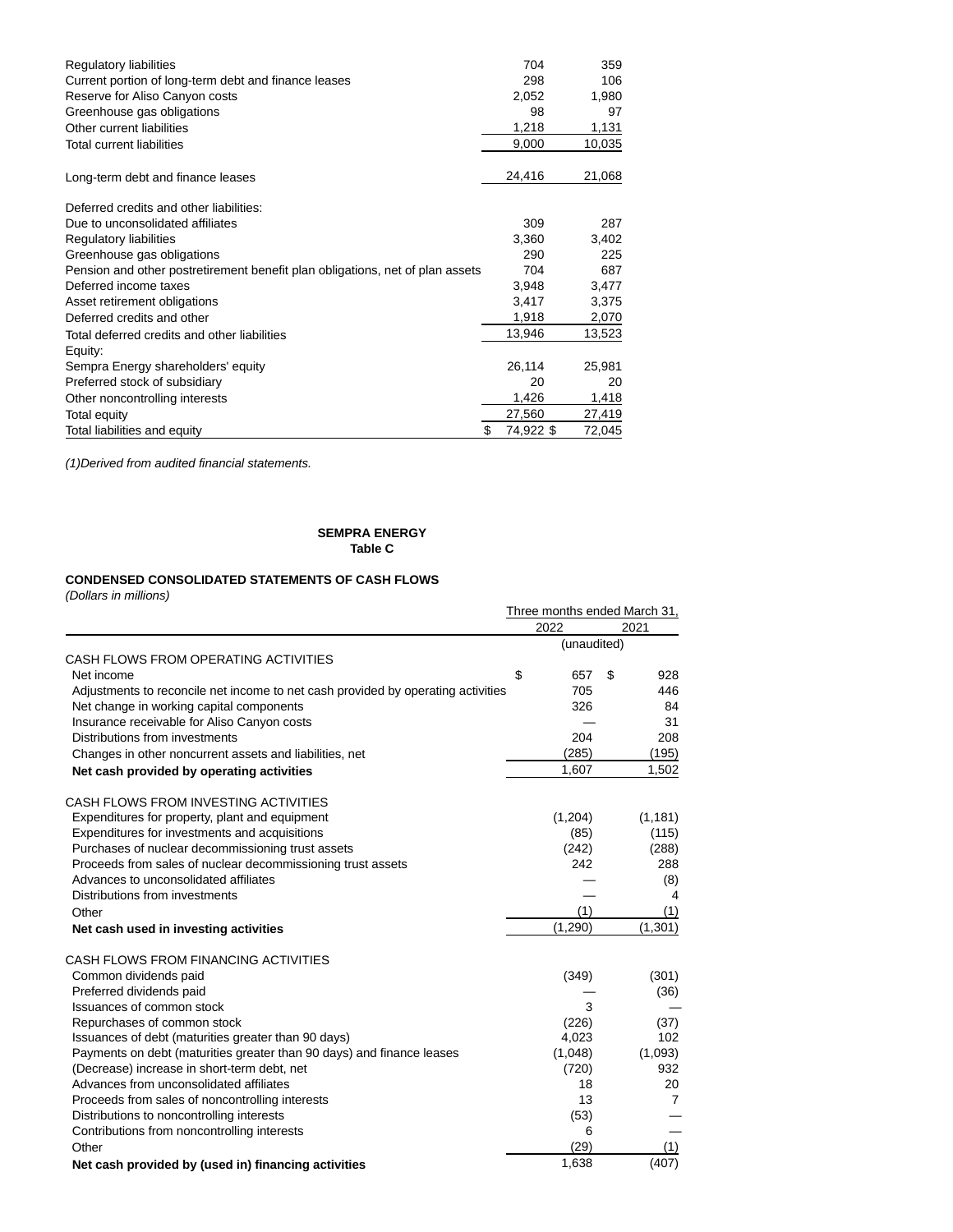| Effect of exchange rate changes on cash, cash equivalents and restricted cash |            |       |
|-------------------------------------------------------------------------------|------------|-------|
| Increase (decrease) in cash, cash equivalents and restricted cash             | 1.955      | (207) |
| Cash, cash equivalents and restricted cash, January 1                         | 581        | 985   |
| Cash, cash equivalents and restricted cash, March 31                          | $2.536$ \$ | 778   |

### **SEMPRA ENERGY Table D**

## **SEGMENT EARNINGS (LOSSES) AND CAPITAL EXPENDITURES, INVESTMENTS AND ACQUISITIONS** (Dollars in millions)

|                                                        |             | Three months ended March 31, |      |      |  |  |
|--------------------------------------------------------|-------------|------------------------------|------|------|--|--|
|                                                        |             | 2022                         | 2021 |      |  |  |
|                                                        | (unaudited) |                              |      |      |  |  |
| <b>Earnings (Losses) Attributable to Common Shares</b> |             |                              |      |      |  |  |
| SDG&E                                                  | S           | 234 \$                       |      | 212  |  |  |
| SoCalGas                                               |             | 334                          |      | 407  |  |  |
| Sempra Texas Utilities                                 |             | 162                          |      | 135  |  |  |
| Sempra Infrastructure                                  |             | 95                           |      | 202  |  |  |
| Parent and other                                       |             | (213)                        |      | (82) |  |  |
| Total                                                  |             | 612                          |      | 874  |  |  |

|                                                           | Three months ended March 31, |  |       |  |  |
|-----------------------------------------------------------|------------------------------|--|-------|--|--|
|                                                           | 2022                         |  | 2021  |  |  |
|                                                           | (unaudited)                  |  |       |  |  |
| <b>Capital Expenditures, Investments and Acquisitions</b> |                              |  |       |  |  |
| SDG&E                                                     | \$<br>$552$ \$               |  | 555   |  |  |
| <b>SoCalGas</b>                                           | 468                          |  | 459   |  |  |
| Sempra Texas Utilities                                    | 85                           |  | 50    |  |  |
| Sempra Infrastructure                                     | 182                          |  | 231   |  |  |
| Parent and other                                          | 2                            |  |       |  |  |
| Total                                                     | 1.289                        |  | 1.296 |  |  |

# **SEMPRA ENERGY Table E**

# **OTHER OPERATING STATISTICS**

| 0111LM OF LIVATING 01AH01100                                      |                              |        |  |
|-------------------------------------------------------------------|------------------------------|--------|--|
|                                                                   | Three months ended March 31, |        |  |
|                                                                   | 2022                         | 2021   |  |
|                                                                   | (unaudited)                  |        |  |
| <b>UTILITIES</b>                                                  |                              |        |  |
| <b>SDG&amp;E and SoCalGas</b>                                     |                              |        |  |
| Gas sales (Bcf) <sup>(1)</sup>                                    | 116                          | 127    |  |
| Transportation (Bcf) <sup>(1)</sup>                               | 144                          | 137    |  |
| Total deliveries (Bcf) <sup>(1)</sup>                             | 260                          | 264    |  |
| Total gas customer meters (thousands)                             | 7,013                        | 6,975  |  |
| <b>SDG&amp;E</b>                                                  |                              |        |  |
| Electric sales (millions of kWhs) <sup>(1)</sup>                  | 2,266                        | 3,289  |  |
| Community Choice Aggregation and Direct Access (millions of kWhs) | 1,898                        | 813    |  |
| Total deliveries (millions of kWhs) <sup>(1)</sup>                | 4,164                        | 4,102  |  |
| Total electric customer meters (thousands)                        | 1,498                        | 1,486  |  |
| Oncor $^{(2)}$                                                    |                              |        |  |
| Total deliveries (millions of kWhs)                               | 33,711                       | 30,677 |  |
| Total electric customer meters (thousands)                        | 3,848                        | 3,781  |  |
| Ecogas                                                            |                              |        |  |
| Natural gas sales (Bcf)                                           | 1                            |        |  |
| Natural gas customer meters (thousands)                           | 144                          | 136    |  |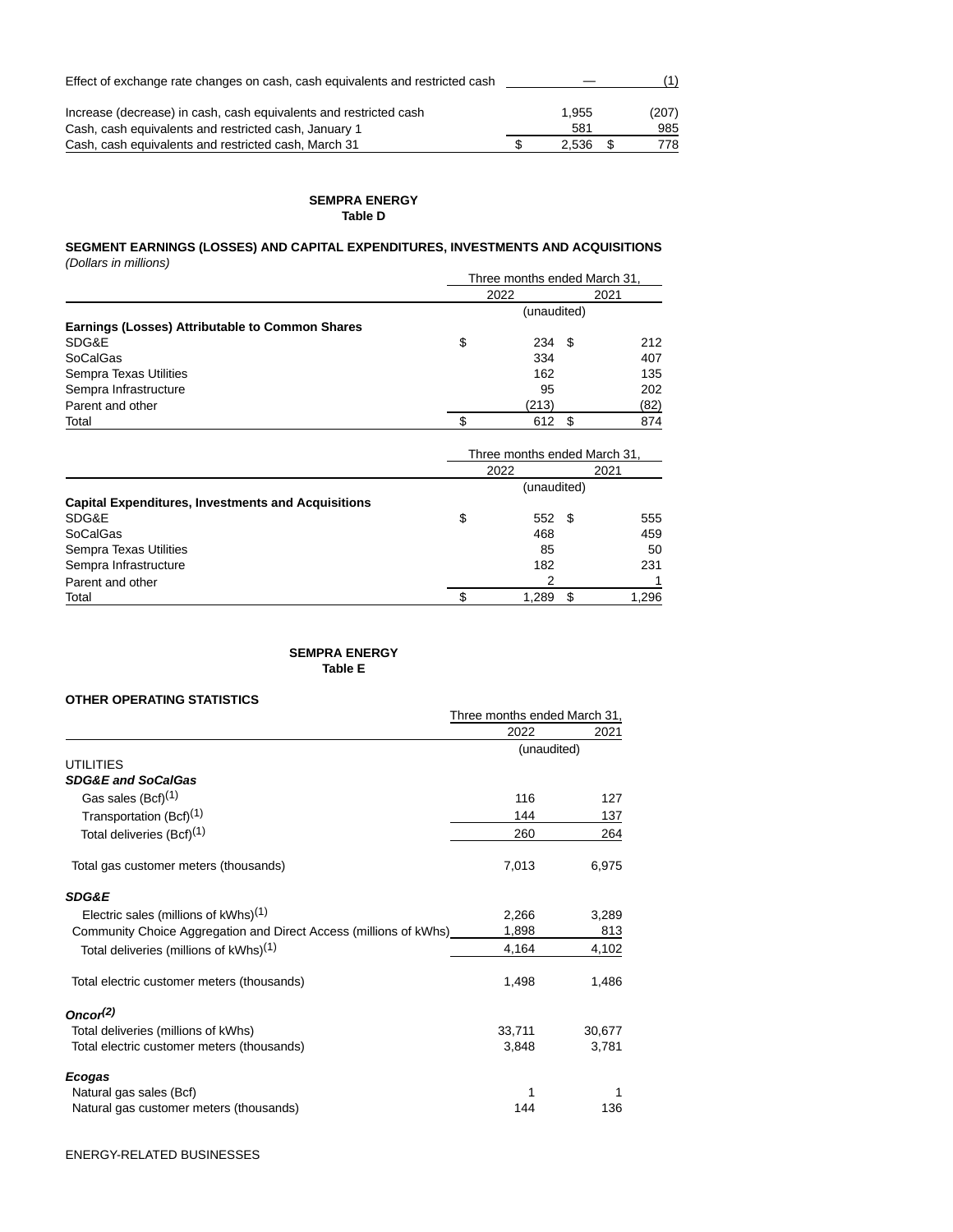| Power generated and sold                               |     |     |
|--------------------------------------------------------|-----|-----|
| Sempra Infrastructure                                  |     |     |
| Termoeléctrica de Mexicali (TdM) (millions of kWhs)    | 524 | 845 |
| Wind and solar (millions of $kWhs$ ) <sup>(1)(3)</sup> | 732 | 543 |

(1)Include intercompany sales.

(2)Includes 100% of the electric deliveries and customer meters of Oncor Electric Delivery Company LLC (Oncor), in which we hold an indirect 80.25% interest through our investment in Oncor Electric Delivery Holdings Company LLC.

(3)Includes 50% of the total power generated and sold at the Energía Sierra Juárez (ESJ) wind power generation facility through March 19, 2021. As of March 19, 2021, ESJ became a wholly owned, consolidated subsidiary of IEnova.

# **SEMPRA ENERGY Table F (Unaudited)**

## **STATEMENTS OF OPERATIONS DATA BY SEGMENT**

(Dollars in millions)

|                                                    |               |         |              |     |        | Consolidating                |             |
|----------------------------------------------------|---------------|---------|--------------|-----|--------|------------------------------|-------------|
|                                                    |               |         | Sempra Texas |     | Sempra | Adjustments,                 |             |
| Three months ended March 31, 2022                  | SDG&ESoCalGas |         | Utilities    |     |        | InfrastructureParent & Other | Total       |
|                                                    |               |         |              |     |        |                              |             |
| Revenues                                           | \$1.445\$     | 1.993   | \$           |     | 424 \$ |                              | (42)\$3,820 |
| Cost of sales and other expenses                   | (836)         | (1,290) |              | (2) | (279)  |                              | 17(2,390)   |
| Aliso Canyon litigation and regulatory matters     |               | (92)    |              |     |        |                              | (92)        |
| Depreciation and amortization                      | (239)         | (187)   |              |     | (65)   | (2)                          | (493)       |
| Other income (expense), net                        | 34            | 34      |              |     | (16)   | (14)                         | 38          |
| Income (loss) before interest and $tax^{(1)}$      | 404           | 458     |              | (2) | 64     | (41)                         | 883         |
| Net interest expense                               | (106)         | (40)    |              |     | (6)    | (66)                         | (218)       |
| Income tax expense                                 | (64)          | (84)    |              |     | (91)   | (95)                         | (334)       |
| Equity earnings, net                               |               |         |              | 164 | 162    |                              | 326         |
| Earnings attributable to noncontrolling interests  |               |         |              |     | (34)   |                              | (34)        |
| Preferred dividends                                |               |         |              |     |        | (11)                         | (11)        |
| Earnings (losses) attributable to common shares \$ | 234 \$        | 334     |              | 162 |        | 95 \$<br>(213) \$            | 612         |

|                                                   |               |       |                  |                          |             | Consolidating                |              |
|---------------------------------------------------|---------------|-------|------------------|--------------------------|-------------|------------------------------|--------------|
|                                                   |               |       | Sempra Texas     |                          | Sempra      | Adjustments,                 |              |
| Three months ended March 31, 2021                 | SDG&ESoCalGas |       | <b>Utilities</b> |                          |             | InfrastructureParent & Other | Total        |
|                                                   |               |       |                  |                          |             |                              |              |
| Revenues                                          | $$1.337$ \$   | 1.508 | \$               | $\overline{\phantom{0}}$ | S<br>449 \$ |                              | (35) \$3,259 |
| Cost of sales and other expenses                  | (801)         | (834) |                  | (2)                      | (220)       |                              | 13(1,844)    |
| Depreciation and amortization                     | (213)         | (173) |                  |                          | (54)        | (2)                          | (442)        |
| Other income (expense), net                       | 35            | 39    |                  |                          | (44)        |                              | 35           |
| Income (loss) before interest and $tax(1)$        | 358           | 540   |                  | (2)                      | 131         | (19)                         | 1,008        |
| Net interest expense                              | (101)         | (39)  |                  |                          | (20)        | (80)                         | (240)        |
| Income tax (expense) benefit                      | (45)          | (94)  |                  |                          | (57)        | 38                           | (158)        |
| Equity earnings, net                              |               |       |                  | 137                      | 181         |                              | 318          |
| Earnings attributable to noncontrolling interests |               |       |                  |                          | (33)        |                              | (33)         |
| Preferred dividends                               |               |       |                  |                          |             | 21                           | (21)         |
| Earnings (losses) attributable to common shares\$ | 212\$         | 407   | S                | 135                      | 202S        | (82)\$                       | 874          |

(1)Management believes Income (Loss) Before Interest and Tax is a useful measurement of our segments' performance because it can be used to evaluate the effectiveness

of our operations exclusive of interest and income tax, neither of which is directly relevant to the efficiency of those operations.